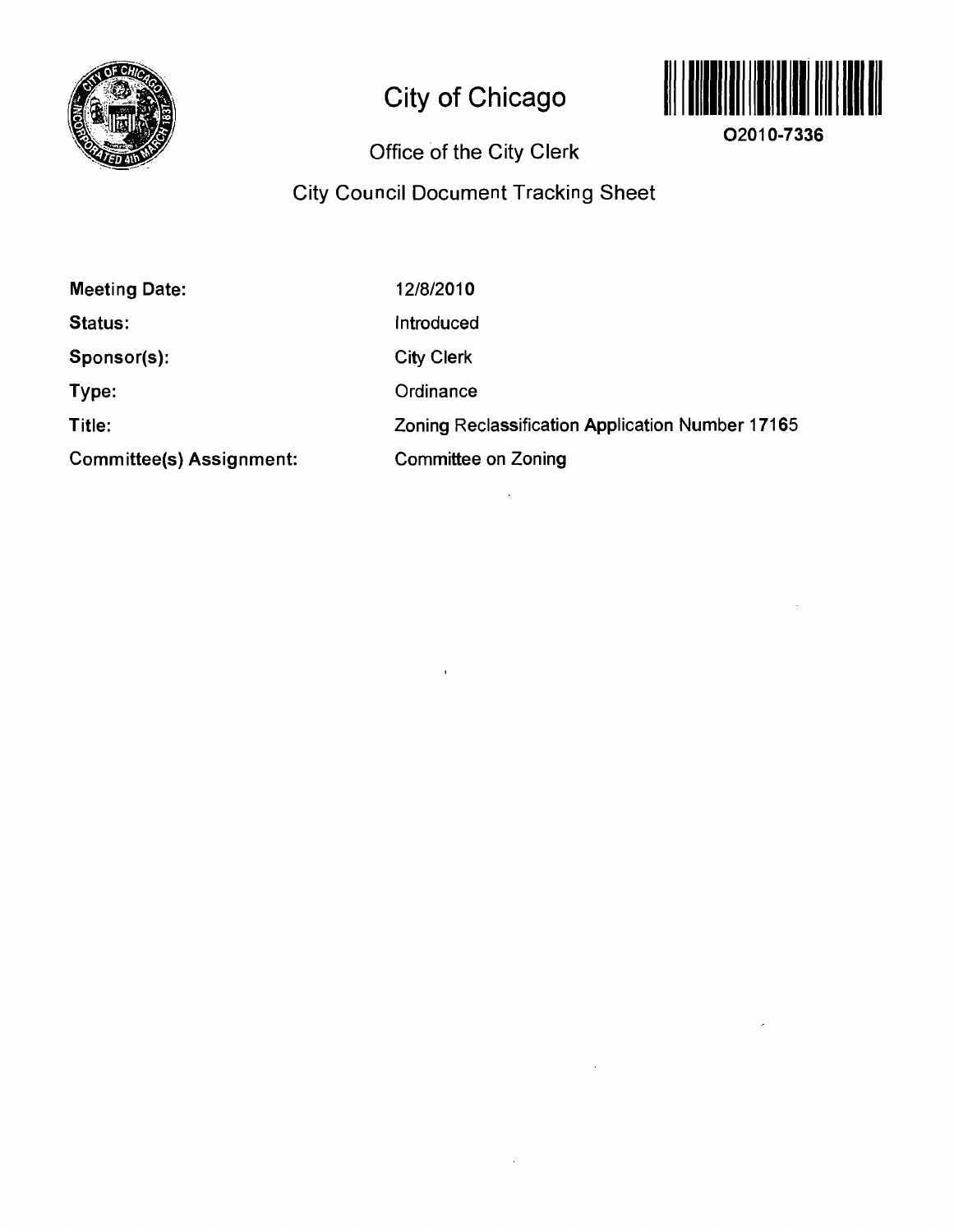|  | <b>CITY OF CHICAGO</b> |  |
|--|------------------------|--|
|  |                        |  |

 $#17165$  $INL + DH E$ 

 $12 - 8 - 10$ 

 $\hat{\boldsymbol{\beta}}$ 

## **APPLICATION FOR AN AMENDMENT TO THE CHICAGO ZONING ORDINANCE**

## **1. ADDRESS of the property Applicant is seeking to rezone:**

 $\sim 10$ 

|                 |                                                                                                                                                                                                                                                                   | 220 WEST 23 <sup>RD</sup> STREET, CHICAGO |                               |       |  |
|-----------------|-------------------------------------------------------------------------------------------------------------------------------------------------------------------------------------------------------------------------------------------------------------------|-------------------------------------------|-------------------------------|-------|--|
|                 |                                                                                                                                                                                                                                                                   |                                           |                               |       |  |
|                 | 2. Ward Number that property is located in:                                                                                                                                                                                                                       |                                           | 25th Ward                     |       |  |
|                 | 3. APPLICANT Martin Chen                                                                                                                                                                                                                                          |                                           |                               |       |  |
| <b>ADDRESS</b>  | 220 West 23rd Street                                                                                                                                                                                                                                              |                                           |                               |       |  |
| <b>CITY</b>     | Chicago                                                                                                                                                                                                                                                           |                                           | STATE Illinois ZIP CODE 60616 |       |  |
| <b>PHONE</b>    | Martin Chen CONTACT PERSON 312-791-1886                                                                                                                                                                                                                           |                                           |                               |       |  |
| proceed.        | 4. Is the Applicant the owner of the property? $YES$ $X$ $X$ $NQ$<br>If the Applicant is not the owner of the property, please provide the following information<br>regarding the owner and attach written authorization from the owner allowing the Applicant to |                                           |                               |       |  |
| <b>OWNER</b>    | <b>Martin Chen</b>                                                                                                                                                                                                                                                |                                           |                               |       |  |
| <b>ADDRESS</b>  | 220 West 23rd Street                                                                                                                                                                                                                                              |                                           |                               |       |  |
| <b>CITY</b>     | Chicago STATE IL ZIP CODE                                                                                                                                                                                                                                         |                                           |                               | 60616 |  |
| <b>PHONE</b>    | <b>Martin Chen</b>                                                                                                                                                                                                                                                |                                           | <b>CONTACT PERSON</b>         |       |  |
|                 | 5. If the Applicant/Owner of the property has obtained a lawyer as their representative for<br>the rezoning, please provide the following information:                                                                                                            |                                           |                               |       |  |
| <b>ATTORNEY</b> | Law Office of Mark J. Kupiec & Assoc.                                                                                                                                                                                                                             |                                           |                               |       |  |
| <b>ADDRESS</b>  | 77 West Washington St. Ste. 1801                                                                                                                                                                                                                                  |                                           |                               |       |  |
| CITY Chicago    |                                                                                                                                                                                                                                                                   | STATE                                     | Illinois ZIP CODE 60602       |       |  |

PHONE 312-541-1878 FAX 312-641-1745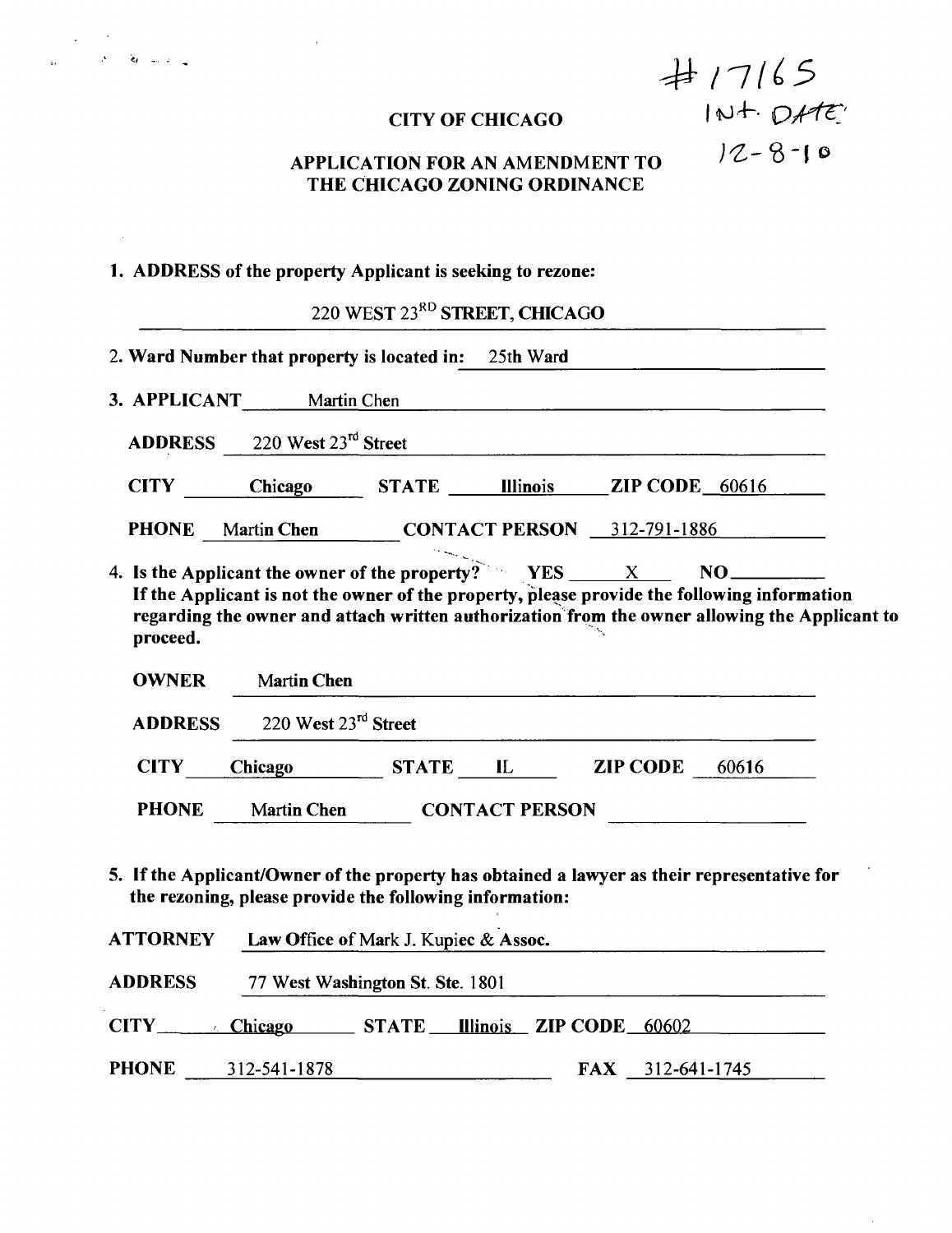## **ORDINANCE**

**BE IT ORDAINED BY THE CITY COUNCIL OF THE CITY OF CHICAGO: SECTION 1. Title 17 of the Municipal Code of Chicago, the Chicago Zoning Ordinance is hereby amended by changing all of the RT4, Residential Two-Flat, Townhouse and Multi-Unit District symbols as shown on Map No. 6 -F in the area bounded by:** 

**A line 47.93 feet North of and parallel to West 23"' Street; a line 200 feet West of and parallel to South Wentworth Avenue; West 23<sup>rd</sup> Street; ; a line 225 feet West of and parallel to South Wentworth Avenue;** 

**To those of a B2-2, Neighborhood Mixed-Use District** 

**SECTION 2. This Ordinance takes effect after its passage and approval.** 

**Common address of property: 220 West 23'^'' Street, Chicago IL.**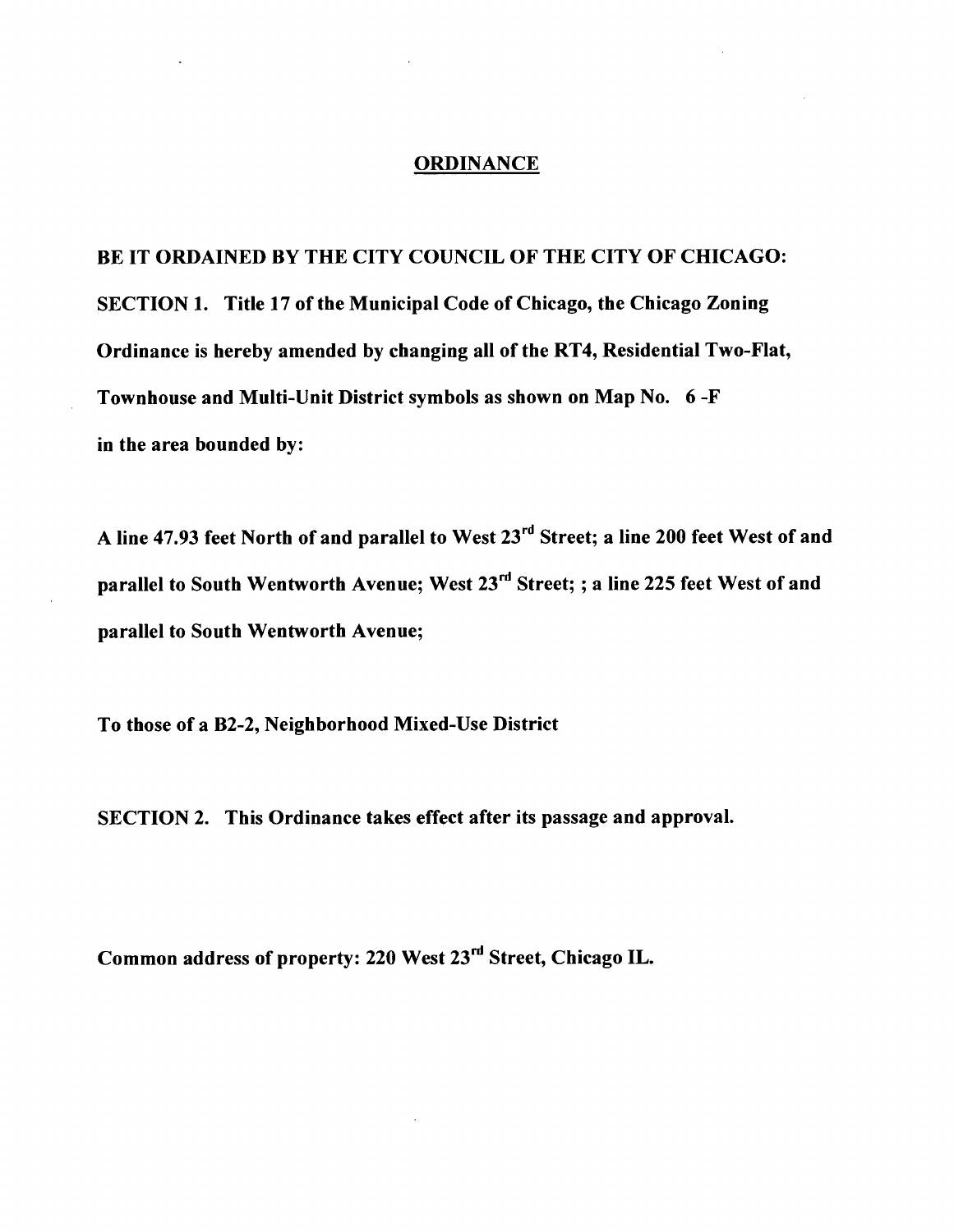**6. If the applicant is a legal entity (Corporation, LLC, Partnership, etc.) please provide the names of all owners disclosed on the Economic Disclosure Statements.** 

| N/A                                                             |                                                                                             |
|-----------------------------------------------------------------|---------------------------------------------------------------------------------------------|
|                                                                 |                                                                                             |
|                                                                 |                                                                                             |
|                                                                 |                                                                                             |
|                                                                 | 7. On what date did the owner acquire legal title to the subject property? June 2010        |
| N <sub>O</sub>                                                  | 8. Has the present owner previously rezoned this property? If yes, when?                    |
|                                                                 | 9. Present Zoning District RT4 Proposed Zoning District B2-2                                |
| 10. Lot size in square feet (or dimensions) $25' \times 47.93'$ |                                                                                             |
| 11. Current Use of the property 2 DU residential building       |                                                                                             |
|                                                                 | 12. Reason for rezoning the property To establish a business office for insurance sales and |
|                                                                 |                                                                                             |

To convert the first floor residential unit to a business office for insurance sales and

computer consulting; one existing residential unit on the second floor to remain; existing parking;

**14. On May 14th, 2007, the Chicago City Council passes the Affordable Requirements Ordinance (ARO) that requires on-site affordable housing units or a financial contribution if residential housing projects receive a zoning change under certain circumstances. Based on the lot size of the project in question and the proposed zoning classification, is this project subject to the Affordable Requirements Ordinance? (See Fact Sheet for more information)** 

 $YES$   $NO$   $X$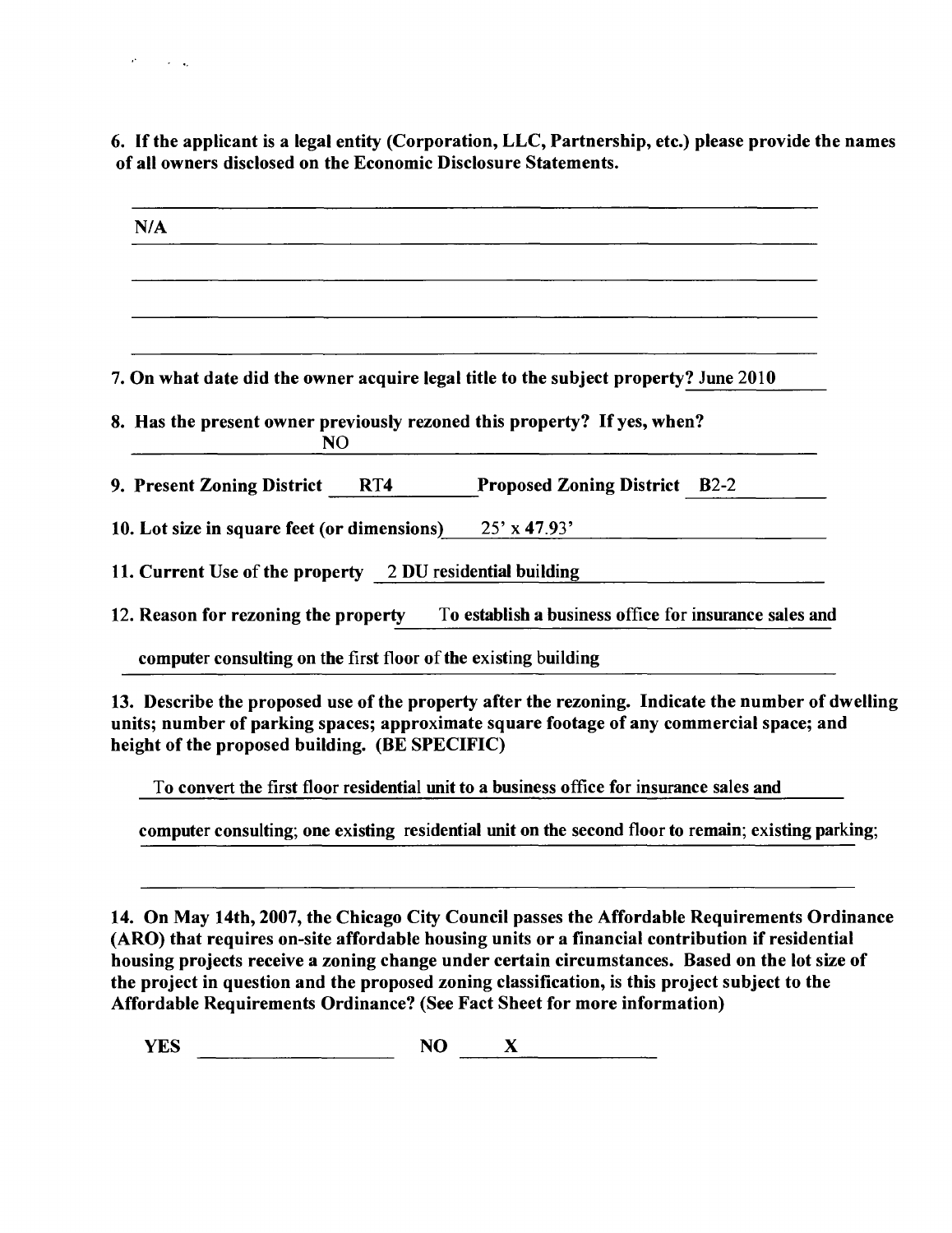## **COUNTY OF COOK STATE OF ILLINOIS**

Martin Chen *niet of the sworn on oath, states that all of the above statements and* $\blacksquare$ **, being first duly sworn on oath, states that all of the above statements and the statements contained in the documents submitted herewith are true and correct** 

**Signature of Applicant** 

Subscribed and Sworn to before me this<br>
26 day of May 1010.  $26$  day of **Notary Public** 

OFFICIAL SEAL AMY L MUI NOTARY PUBLIC - STATE OF ILLINOIS MY CCMMISSION EXPIRES:02/13/13

 $\mathbf{r}$ 

**For Office Use Only** 

**Date of Introduction:** 

**File Number:** 

**Ward:**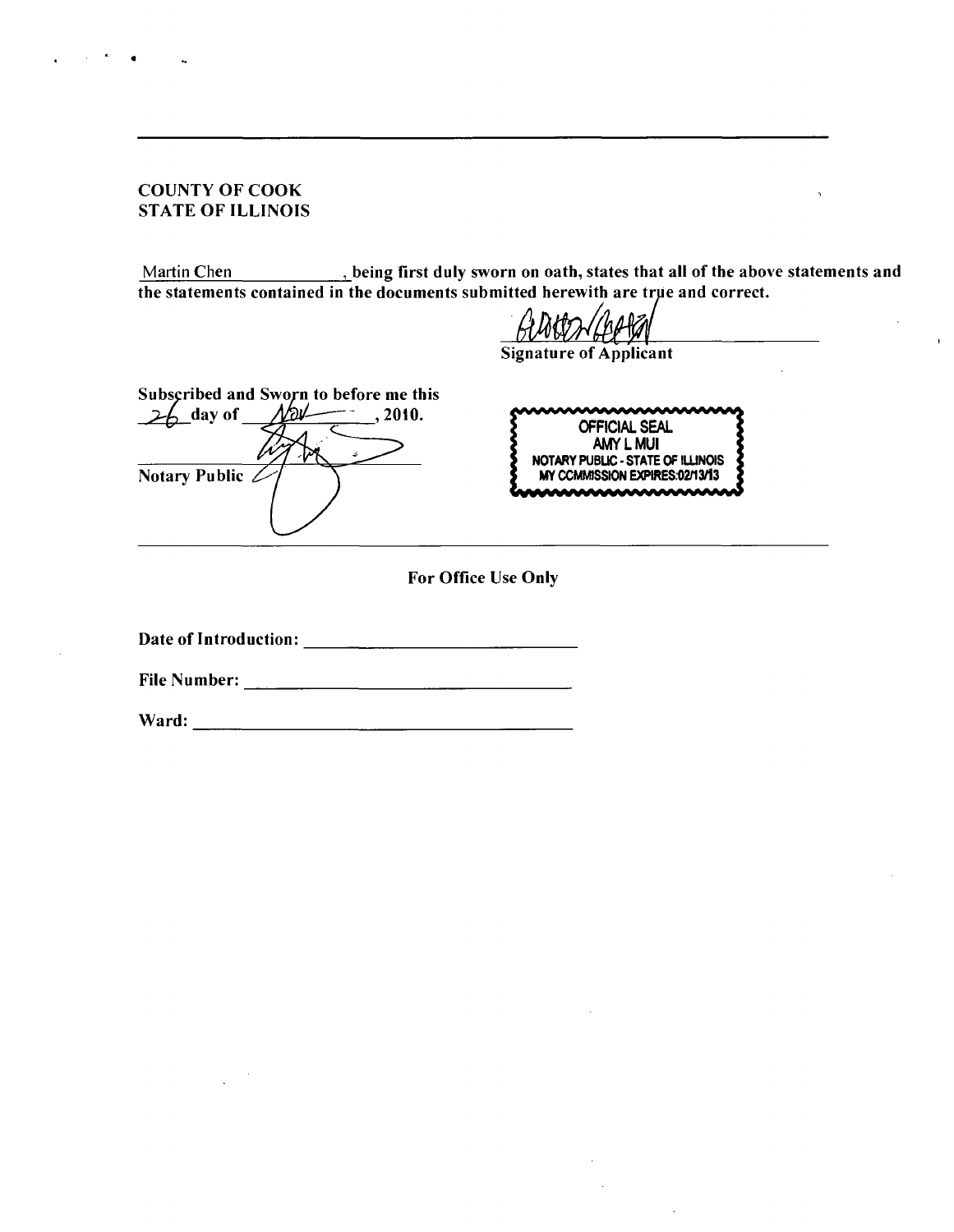## **AFFIDAVIT (Section 17-13-0107)**

Date: November 29, 2010

Honorable Daniel S. Solis Chairman, Committee on Zoning 121 North LaSalle Street Room 304, City Hall Chicago, Illinois 60602

The undersigned,  $\partial$ anuta Sawick, being first duly swom on oath, deposes and states the following:

The undersigned certifies that he has complied with the requirements of Section 17-13-0107 of the Chicago Zoning Ordinance, by sending written notice to such property owners who appear to be the owners of the property within the subject area not solely owned by the applicant, and to the owners of all property within 250 feet in each direction of the lot line of the subject property, exclusive of public roads, streets, alleys, and other public ways, or a total distance limited to 400 feet. Said written notice was sent by First Class U.S. Mail, no more than 30 days before filling the application

The undersigned certifies that the notice contained the address of the property sought to be rezoned; a statement of the intended use of the property; the name and address of the applicant; the name and address of the owner; and a statement that the applicant intends to file the application for a change in zoning on approximately December 8, 2010

The undersigned certifies that the applicant has made a bona fide effort to determine the addresses of the parities to be notified under Section 17-13-0107 of the Chicago Zoning Ordinance, and that the accompanying list of names and addresses of surrounding property owners within 250 feet of the subject site is a complete list containing the names and addresses of the people required to be served.

By: Dannta M. Carrier, Agent

Subscribed and Swom to before me this  $28th$  day of **EXALGAT AGNIESZKA T PLECKA**<br>2010 MY COMMISSION EXPIRES November MARCH 11, 2012 ublic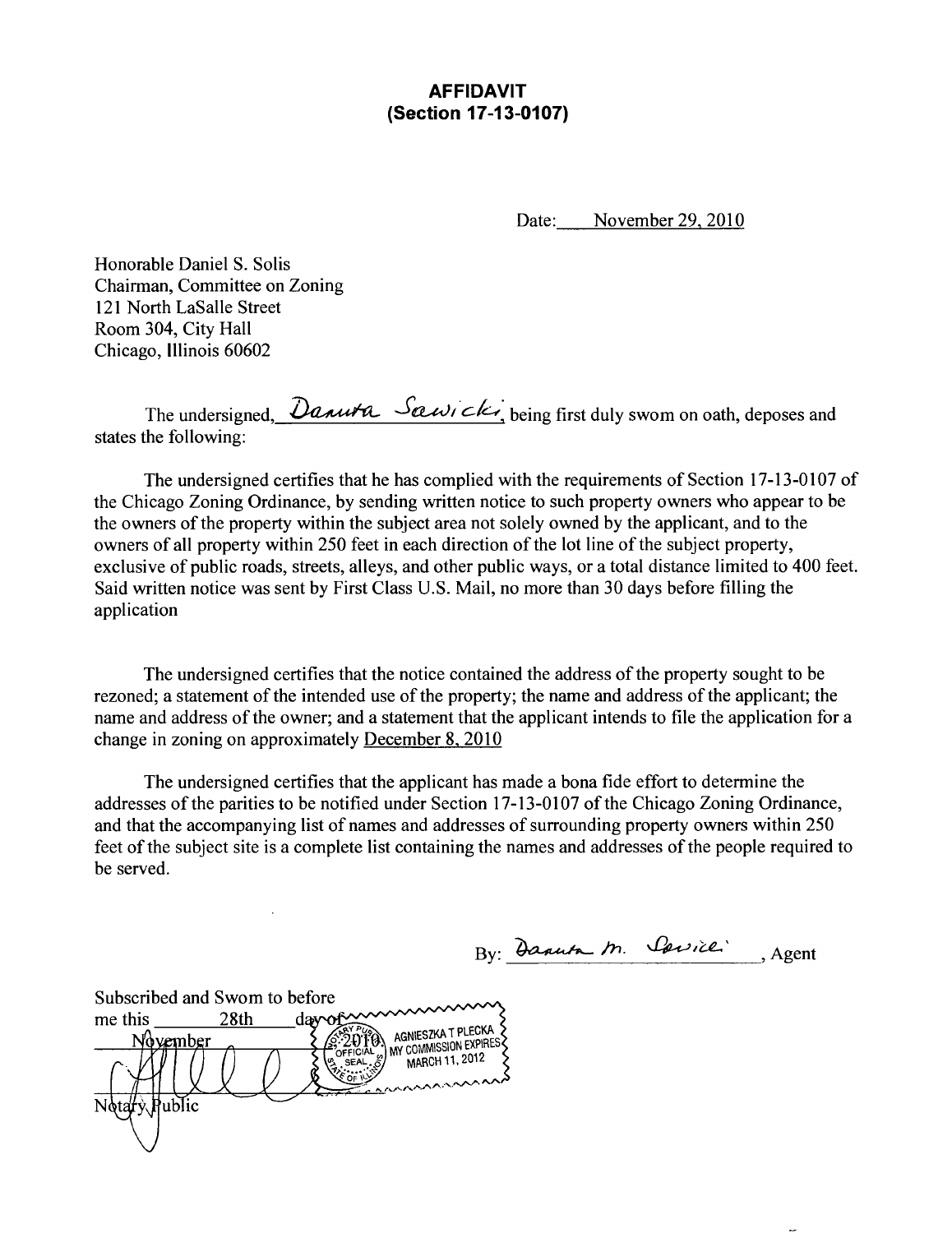## **LAW OFFICES MARK J. KUPIEC & ASSOCIATES**  SUITE 1801 77 WEST WASHINGTON STREET CHICAGO, ILLINOIS 60602

TELEPHONE (312) 541-1878 FACSIMILE (312) 641-1745

November 29, 2010

Re: 220 West  $23<sup>rd</sup>$  Street Chicago, IL

Dear Property Owner or Resident:

In accordance with the requirements for an Amendment to the Chicago Zoning Ordinance, specifically Section 17-13-0107, please be informed that on or about December 8, 2010 the undersigned will file an Application for a change in zoning from RT4 Residential Two-Flat, Townhouse and Multi-Unit Zoning District to B2-2 Neighborhood Mixed-Use Zoning District on behalf of Martin Chen for the property located at 220 West  $23^{\text{rd}}$  Street, Chicago, Illinois.

The subject property is improved with a two-unit residential building. The Applicant intends to convert the first floor residential unit to a business office with insurance sales and computer consulting; one existing dwelling unit on the second floor will remain.

The Applicant is the owner of the subject property. 1 am the Attomey for the Applicant and the contact person for this Application. My address is 77 West Washington Street, Chicago, Illinois, and my telephone number is (312) 541-1878.

Please note that the Applicant is not seeking to rezone or purchase your property. The Applicant is required by law to send this notice because you own property within 250 feet of the property to be rezoned.

Sincerely,

Mark J. Kupiec

MJK/ap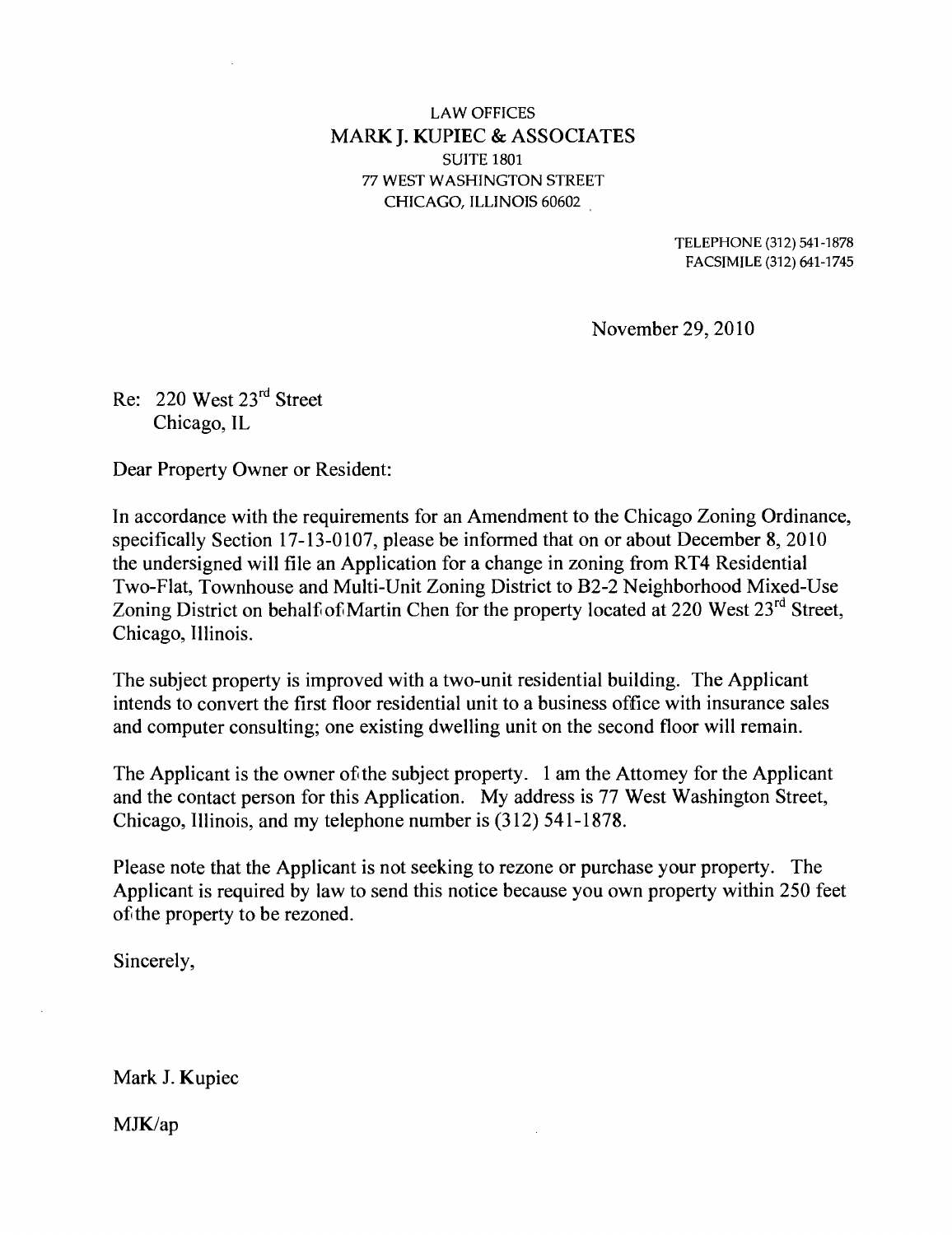#### **CITY OF CHICAGO ECONOMIC DISCLOSURE STATEMENT AND AFFIDAVIT**

#### **SECTION I -- GENERAL INFORMATION**

A. Legal name of Disclosing Party submitting this EDS. include d/b/a/ if applicable:

Martin Chen

 $\mathfrak{t}'$ 

**Check ONE of the following three boxes:** 

Indicate whether Disclosing Party submitting this EDS is:

- 1. [X] the Applicant
	- OR
- 2. [ ] a legal entity holding a direct or indirect interest in the Applicant. State the legal name of the Applicant in which Disclosing Party holds an interest: OR
- 3. [ ] a legal entity with a right of control (see Section II.B. 1.) State the legal name of the entity in which the Disclosing Party holds a right of control: \_\_\_\_\_\_\_\_\_\_\_\_\_\_\_\_\_\_\_\_\_\_\_\_\_\_\_

| B. Business address of Disclosing Party: | 220 West $23^{\text{rd}}$ Street |  |
|------------------------------------------|----------------------------------|--|
|                                          | Chicago IL 60616                 |  |

C. Telephone: 312-791-1886 Fax: Email: Email:

D. Name of contact person: MartinChen

E. Federal Employer Identification No. (if you have one): N/A

F. Brief description of contract, transaction or other undertaking (referred to below as the" Matter") to which this EDS pertains. (Include project number and location of property, if applicable):

Zoning Change at 220 West 23<sup>rd</sup> Street

G. Which City agency or department is requesting this EDS? Zoning Department

If the Matter is a contract being handled by the City's Department of Procurement Services, please complete the following:

Specification  $\#$  N/A and Contract  $\#$  N/A

Ver. 09-01-10 Page I of 13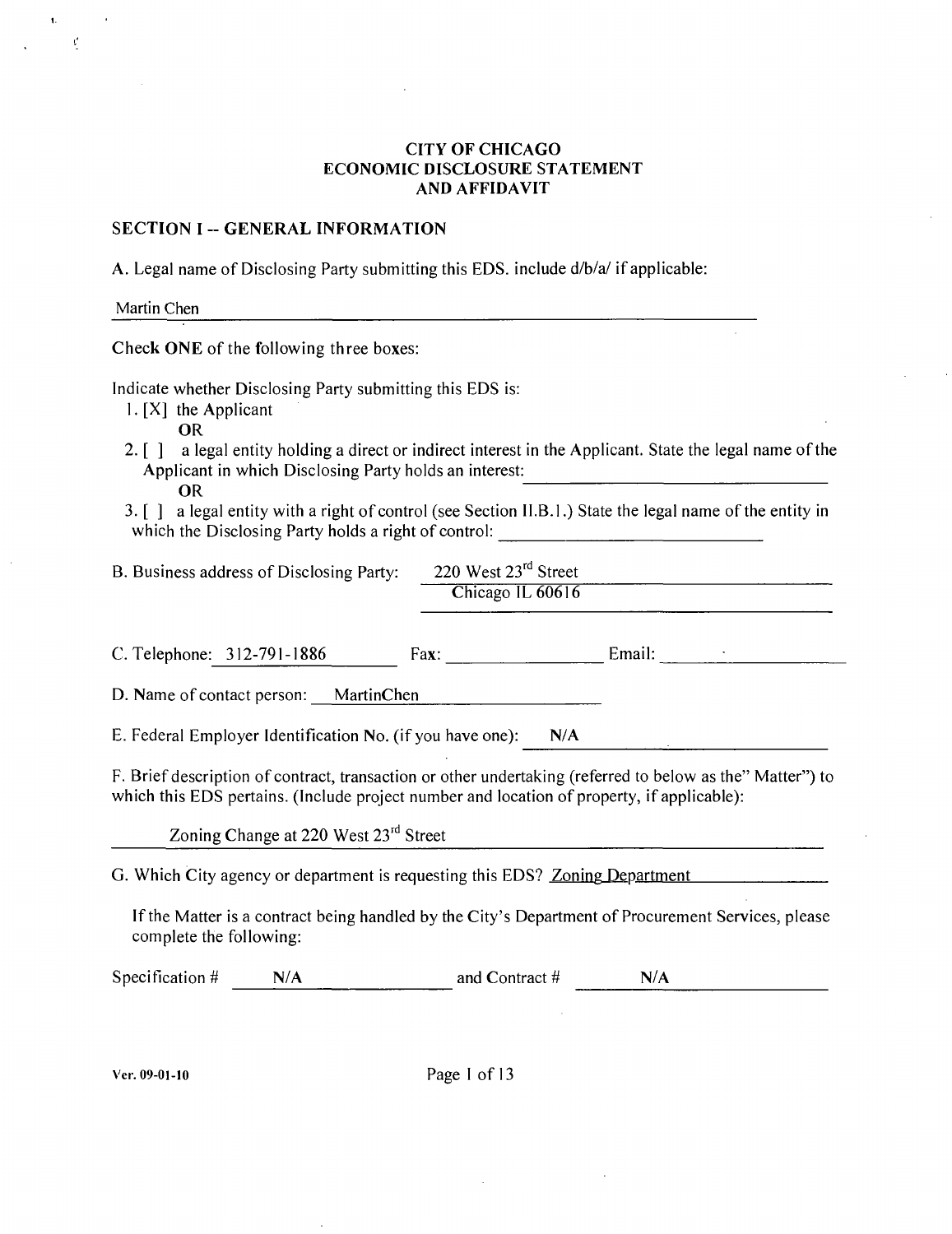#### **SECTION II - DISCLOSURE OF OWNERSHIP INTERESTS**

#### A. NATURE OF DISCLOSING PARTY

| I. Indicate the nature of the Disclosing Party: |                                                          |
|-------------------------------------------------|----------------------------------------------------------|
| $[x]$ Person                                    | [] Limited liability company                             |
| [] Publicly registered business corporation     | [] Limited liability partnership                         |
| [] Privately held business corporation          | [] Joint venture                                         |
| [] Sole proprietorship                          | [] Not-for-profit corporation                            |
| [] General partnership                          | (Is the not-for-profit corporation also a $501(c)(3)$ )? |
| [] Limited partnership                          | $\lceil \cdot \rceil$ Yes<br>[ ] No                      |
| $\lceil$ Trust                                  | $\lceil$ 1 Other (please specify)                        |
|                                                 |                                                          |
|                                                 |                                                          |

2. For legal entities, the state (or foreign country) of incorporation or organization, if applicable:

N/A

3. For legal entities not organized in the State of Illinois: Has the organization registered to do business in the State of Illinois as a foreign entity?

 $[$  | Yes  $[$  | No  $[$   $[X]$  N/A

#### B. IF THE DISCLOSING PARTY IS A LEGAL ENTITY:

I. List below the full names and titles of all executive officers and all directors of the entity. NOTE: For not-for-profit corporations, also list below all members, if any, which are legal entities. If there are no such members, write "no members." For trusts, estates or other similar entities, list below the legal titleholder(s).

If the entity is a general partnership, limited partnership, limited liability company, limited liability partnership or joint venture, list below the name and title of each general partner, managing member, manager or any other person or entity that controls the day-to-day management of the Disclosing Party. NOTE: Each legal entity listed below must submit an EDS on its own behalf

| Title |  |  |  |
|-------|--|--|--|
|       |  |  |  |
|       |  |  |  |
|       |  |  |  |
|       |  |  |  |
|       |  |  |  |
|       |  |  |  |

2. Please provide the following information concerning each person or entity having a direct or indirect beneficial interest (including ownership) in excess of 7.5% of the Disclosing Party. Examples of such an interest include shares in a corporation, partnership interest in a partnership or joint venture,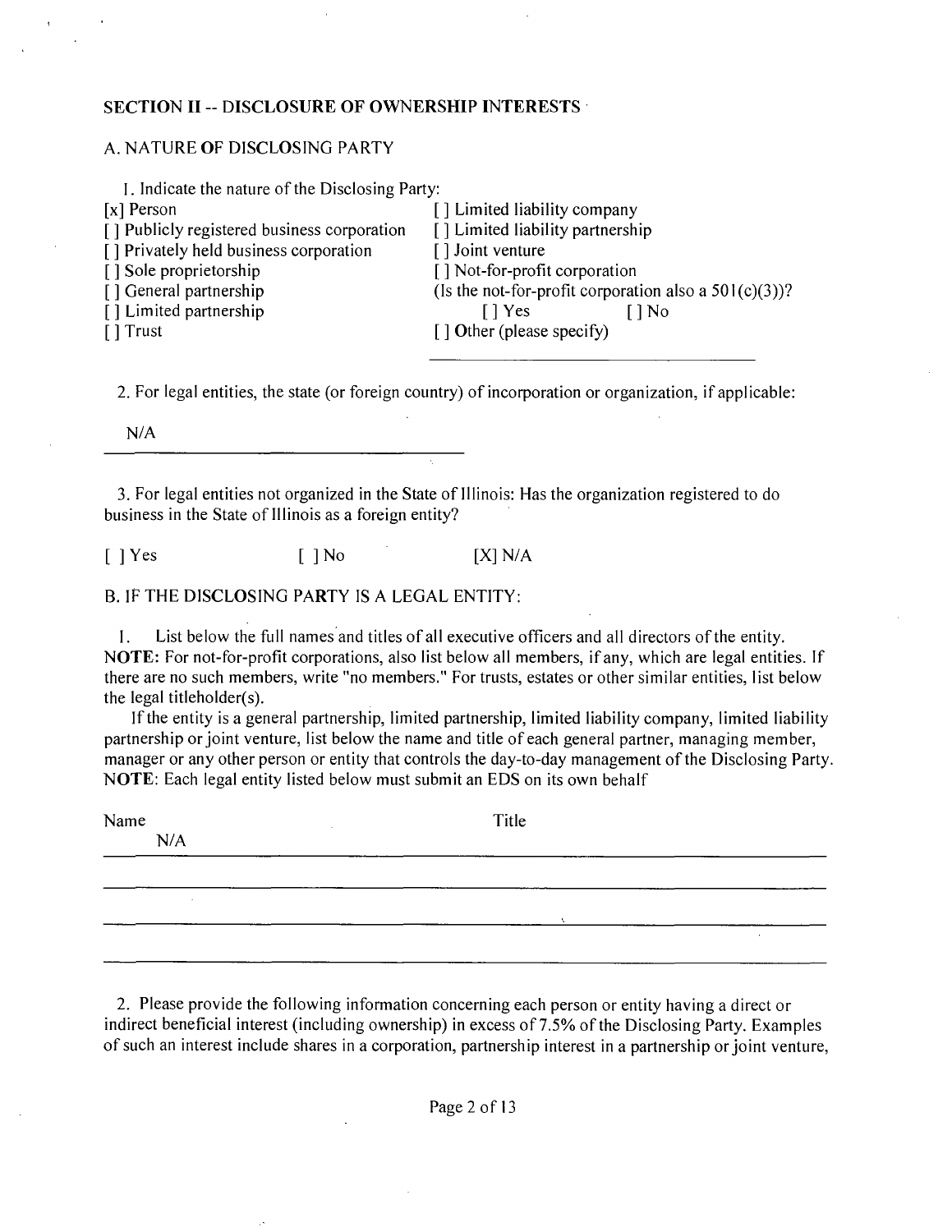interest of a member or manager in a limited liability company, or interest of a beneficiary of a trust, estate or other similar entity. If none, state "None." NOTE: Pursuant to Section 2-154-030 of the Municipal Code of Chicago ("Municipal Code"), the City may require any such additional information from any applicant which is reasonably intended to achieve full disclosure.

| Name | <b>Business Address</b> | Percentage Interest in the<br><b>Disclosing Party</b> |
|------|-------------------------|-------------------------------------------------------|
| N/A  |                         |                                                       |
|      |                         |                                                       |

### **SECTION III - - BUSINESS RELATIONSHIPS WITH CITY ELECTED OFFICIALS**

Has the Disclosing Party had a "business relationship," as defined in Chapter 2-156 of the Municipal Code, with any City elected official in the 12 months before the date this EDS is signed?

 $[$  ] Yes  $[$   $[$   $X]$  No

If yes, please identify below the name(s) of such City elected official(s) and describe such relationship(s):

N/A

#### **SECTION IV - DISCLOSURE OF SUBCONTRACTORS AND OTHER RETAINED PARTIES**

The Disclosing Party must disclose the name and business address of each subcontractor, attorney, lobbyist, accountant, consultant and any other person or entity whom the Disclosing Party has retained or expects to retain in connection with the Matter, as well as the nature of the relationship, and the total amount of the fees paid or estimated to be paid. The Disclosing Party is not required to disclose employees who are paid solely through the Disclosing Party's regular payroll.

"Lobbyist" means any person or entity who undertakes to influence any legislative or administrative action on behalf of any person or entity other than: (1) a not-for-profit entity, on an unpaid basis, or (2) himself "Lobbyist" also means any person or entity any part of whose duties as an employee of another includes undertaking to influence any legislative or administrative action.

Ifthe Disclosing Party is uncertain whether a disclosure is required under this Section, the Disclosing Party must either ask the City whether disclosure is required or make the disclosure.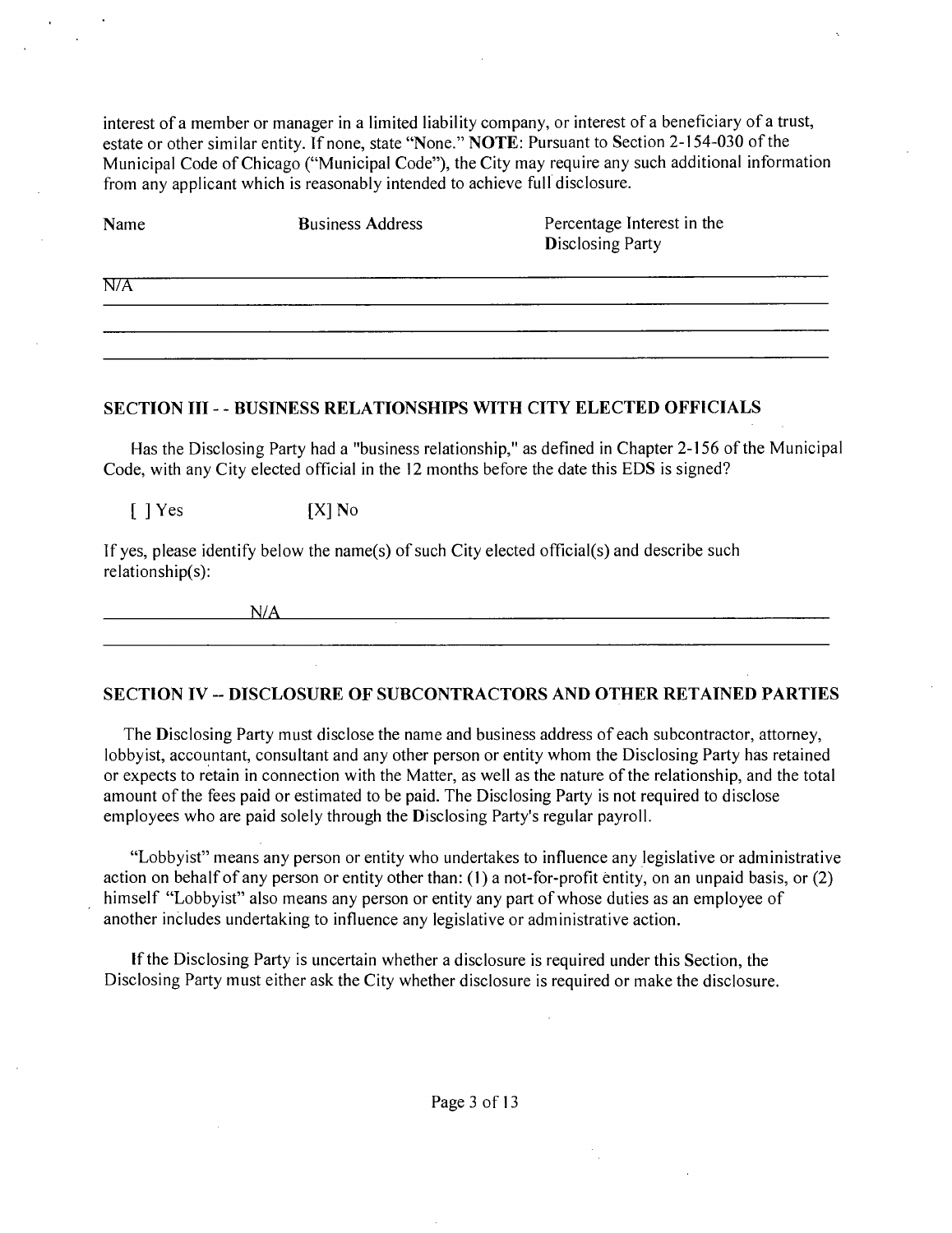Name (indicate whether **Business** Relationship to Disclosing Party Fees (indicate whether retained or anticipated Address (subcontractor, attorney, paid or estimated.) NOT **retained or anticipated** Address (subcontractor, attorney, paid or estimated.) **NOTE:**<br> **retained hourly rate** or "t.b.d" is

"hourly rate" or "t.b.d" is not an acceptable response.

| Kupiec & Assoc. 77 West Washington St. Ste. 1801, Chicago | <b>Attorneys</b> | \$4,400 |
|-----------------------------------------------------------|------------------|---------|
| Chicago IL 60602                                          |                  |         |
|                                                           |                  |         |

(Add sheets if necessary)

**[ ] Check here if the Disclosing party has not retained, nor expects to retain, any such persons or entities.** 

#### **SECTION V - CERTIFICATIONS**

#### A. COURT-ORDERED CHILD SUPPORT COMPLIANCE

Under Municipal Code Section 2-92-415, substantial owners of business entities that contract with the City must remain in compliance with their child support obligations throughout the contract's term.

Has any person who directly or indirectly owns 10% or more of the Disclosing Party been declared in arrearage on any child support obligations by any Illinois court of competent jurisdiction?

[ ] Yes [X] No [ ] No person directly or indirectly owns 10% or more of the Disclosing Party.

If "Yes," has the person entered into a court-approved agreement for payment of all support owed and is the person in compliance with that agreement?

 $[$  | Yes  $[$  | No

#### B. FURTHER CERTIFICATIONS

1. Pursuant to Municipal Code Chapter 1 -23, Article 1 ("Article I") (which the Applicant should consult for defined terms (e.g., "doing business") and legal requirements), if the Disclosing Party Submitting this EDS is the Applicant and is doing business with the City, then the Disclosing Party Certified as follows: (i) neither the Applicant nor any controlling person is currently indicted or charged With, or has admitted guilt of, or has ever been convicted of, or placed under supervision for, any criminal offense involving actual, attempted, or conspiracy to commit bribery, theft, fraud, forgery, perjury, dishonesty, or deceit against an officer or employee of the City or any sister agency; and (ii) the Applicant understands and acknowledges that compliance with Article I is a continuing requirement for doing business with the City. NOTE: If Article 1 applies to the Applicant, the permanent compliance timeframe in Article I supersedes some five-year compliance timeframes in certifications 2 and 3 below.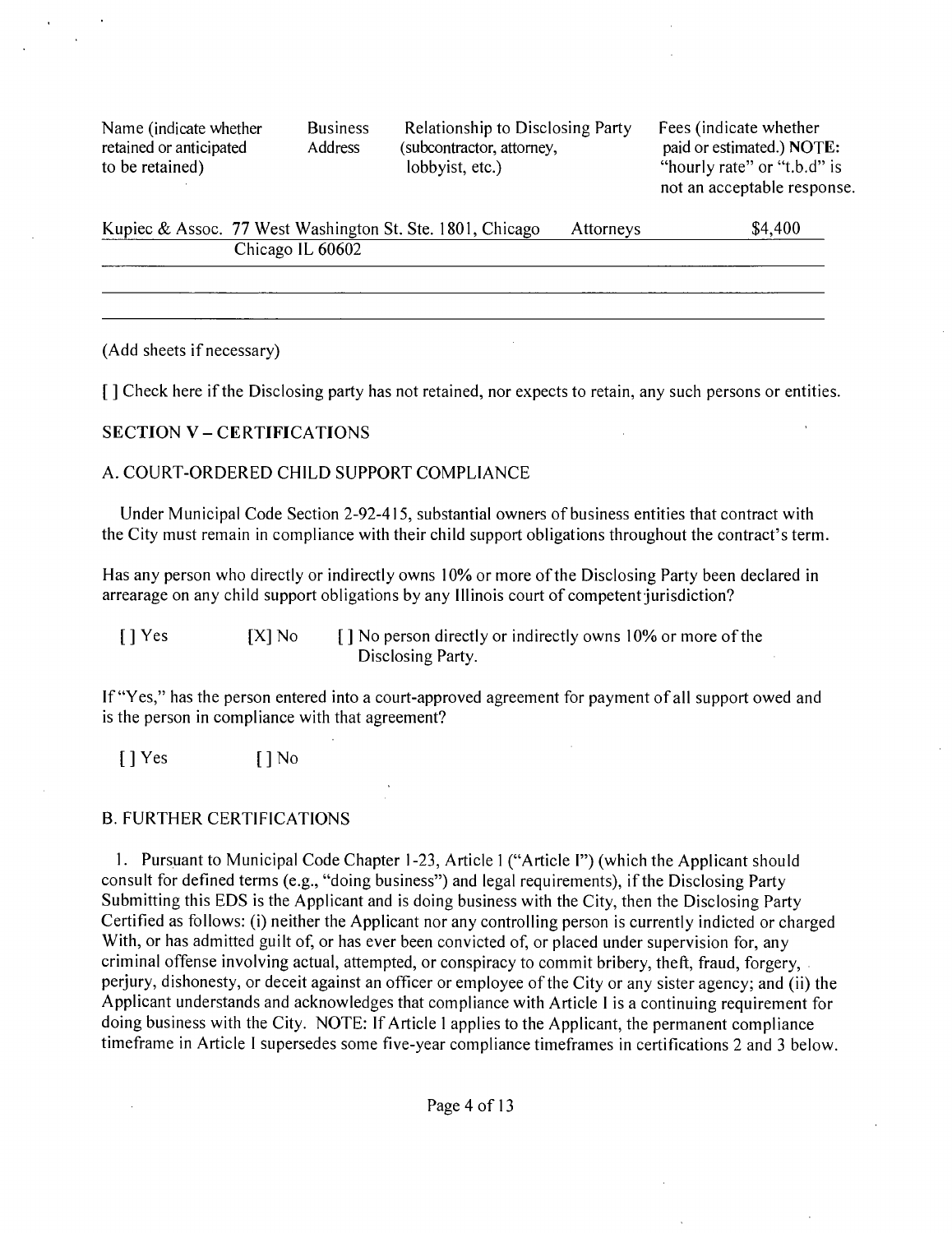- 2. The Disclosing Party and, if the Disclosing Party is a legal entity, all of those persons or entities identified in Section II.B.l. of this EDS:
	- a. are not presently debarred, suspended, proposed for debarment, declared ineligible or voluntarily excluded from any transactions by any federal, state or local unit of government;
	- b. have not, within a five-year period preceding the date of this EDS, been convicted of a criminal offense, adjudged guilty, or had a civil judgment rendered against them in connection with: obtaining, attempting to obtain, or performing a public (federal, state or local) transaction or contract under a public transaction; a violation of federal or state antitrust statutes; fraud; embezzlement; theft; forgery; bribery; falsification; or destruction of records; making false statements; or receiving stolen property;
	- c. are not presently indicted for or criminally or civilly charged by, a governmental entity (federal, state or local) with committing any of the offenses set forth in clause B.2.b. of this Section V;
	- d. have not, within a five-year period preceding the date of this EDS, had one or more public transactions (federal, state or local) terminated for cause or default; and
	- e. have not, within a five-year period preceding the date of this EDS, been convicted, adjudged guilty, or found liable in a civil proceeding, or in any criminal or civil action, including actions concerning environmental violations, instituted by the City or by the federal government, any state, or any other unit of local government.
- 3. The certifications in subparts 3, 4 and 5 concern:
- the Disclosing Party;

any "Contractor" (meaning any contractor or subcontractor used by the Disclosing Party in Connection with the Matter, including but not limited to all persons or legal entities disclosed under Section IV, "Disclosure of Subcontractors and Other Retained Parties");

• any "Affiliated Entity" (meaning a person or entity that, directly or indirectly: controls the Disclosing Party, is controlled by the Disclosing Party, or is, with the Disclosing Party, under common control of another person or entity. Indicia of control include, without limitation: interlocking management or ownership; identity of interests among family members, shared facilities and equipment; common use of employees; or organization of a business entity following the ineligibility of a business entity to do business with federal or state or local government, including the City, using substantially the same management, ownership, or principals as the ineligible entity); with respect to Contractors, the term Affiliated Entity means a person or entity that directly or indirectly controls the Contractor, is controlled by it, or, with the Contractor, is under common control of another person or entity;

• any responsible official of the Disclosing Party, any Contractor or any Affiliated Entity or any other official, agent or employee of the Disclosing Party, any Contractor or any Affiliated Entity, acting pursuant to the direction or authorization of a responsible official of the Disclosing Party, any Contractor or any Affiliated Entity (collectively "Agents").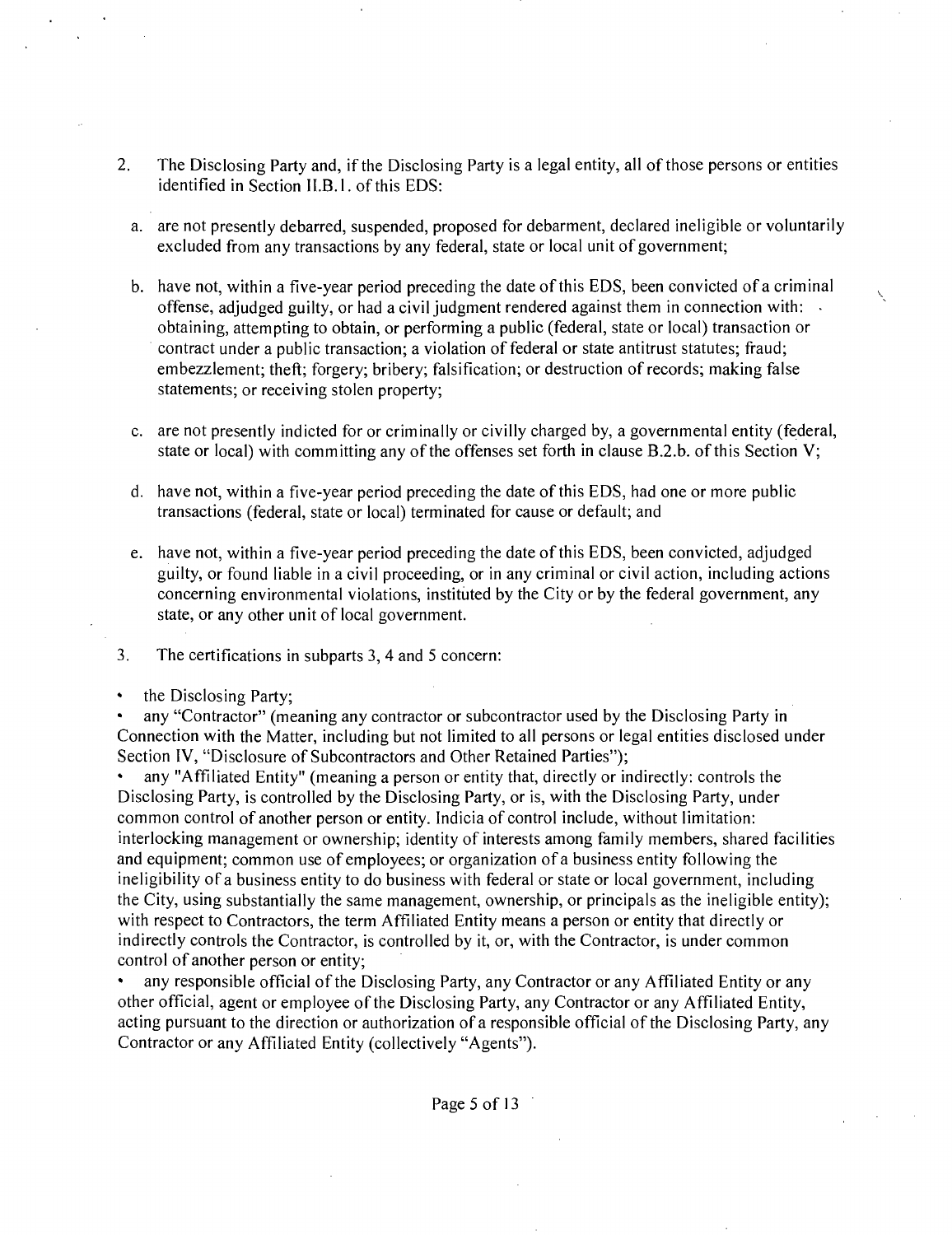Neither the Disclosing Party, nor any Contractor, nor any Affiliated Entity of either the Disclosing Party or any Contractor nor any Agents have, during the five years before the date this EDS is signed, or, with respect to a Contractor, an Affiliated Entity, or an Affiliated Entity of a Contractor during the five years before the date of such Contractor's or Affiliated Entity's contract or engagement in connection with the Matter:

- a. bribed or attempted to bribe, or been convicted or adjudged guilty of bribery or attempting to bribe, a public officer or employee of the City, the State of Illinois, or any agency of the federal government or of any state or local government in the United States of America, in that officer's or employee's official capacity;
- b. agreed or colluded with other bidders or prospective bidders, or been a party to any such agreement, or been convicted or adjudged guilty of agreement or collusion among bidders or prospective bidders, in restraint of freedom of competition by agreement to bid a fixed price or otherwise; or
- c. made an admission of such conduct described in a. or b. above that is a matter of record, but have not been prosecuted for such conduct; or
- d. violated the provisions of Municipal Code Section 2-92-610 (Living Wage Ordinance).

4. Neither the Disclosing Party, Affiliated Entity or Contractor, or any of their employees, officials, agents or partners, is barred from contracting with any unit of state or local government as a result of engaging in or being convicted of (1) bid-rigging in violation of 720 ILCS 5/33E-3; (2) bid-rotating in violation of 720 ILCS 5/33E-4; or (3) any similar offense of any state or of the United States of America that contains the same elements as the offense of bid-rigging or bid-rotating.

5. Neither the Disclosing Party nor any Affiliated Entity is listed on any of the following lists maintained by the Office of Foreign Assets Control of the U.S. Department of the Treasury or the Bureau of Industry and Security of the U.S. Department of Commerce or their successors: the Specially Designated Nationals List, the Denied Persons List, the Unverified List, the Entity List and the Debarred List.

6. The Disclosing Party understands and shall comply with (1) the applicable requirements of Chapters 2-55 (Legislative Inspector General), 2-56 (Inspector General) and 2-156 (Governmental Ethics) of the Municipal Code.

7. Ifthe Disclosing Party is unable to certify to any of the above statements in this Part B (Further Certifications), the Disclosing Party must explain below: N/A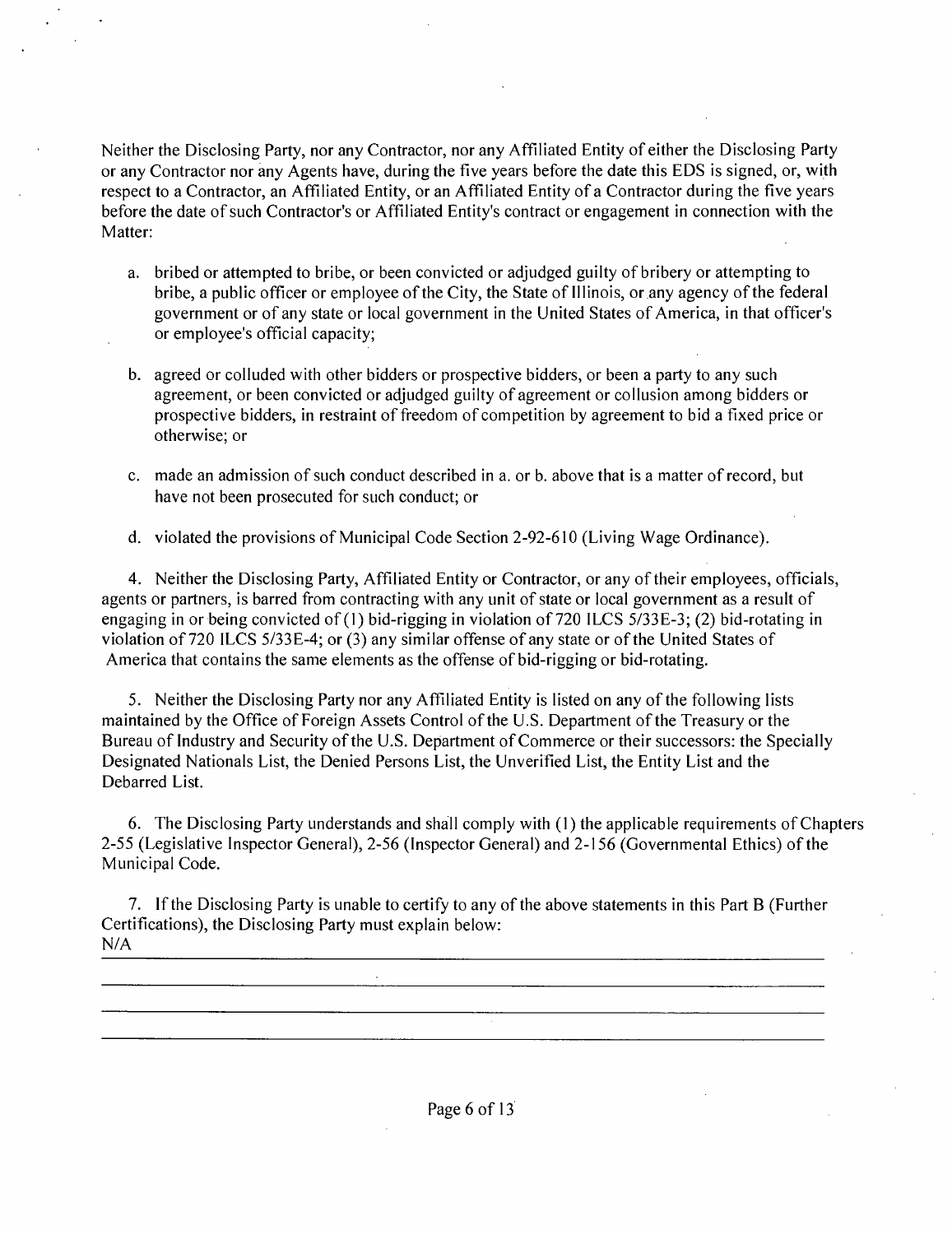If the letters "NA," the word "None," or no response appears on the lines above, it will be conclusively presumed that the Disclosing Party certified to the above statements.

## C. CERTIFICATION OF STATUS AS FINANCIAL INSTITUTION

1. The Disclosing Party certifies that the Disclosing Party (check one)

 $[ ]$  is  $[ X ]$  is not

a "financial institution" as defined in Section 2-32-455(b) of the Municipal Code.

2. If the Disclosing Party IS a financial institution, then the Disclosing Party pledges:

"We are not and will not become a predatory lender as defined in Chapter 2-32 of the Municipal Code. We further pledge that none of our affiliates is, and none of them will become, a predatory lender as defined in Chapter 2-32 of the Municipal Code. We understand that becoming a predatory lender or becoming an affiliate of a predatory lender may result in the loss of the privilege of doing business with the City."

If the Disclosing Party is unable to make this pledge because it or any of its affiliates (as defined in Section 2-32-455(b) of the Municipal Code) is a predatory lender within the meaning of Chapter 2-32 of the Municipal Code, explain here (attach additional pages if necessary): N/A

If the letters "NA," the word "None," or no response appears on the lines above, it will be conclusively presumed that the Disclosing Party certified to the above statements.

## D. CERTIFICATION REGARDING INTEREST IN CITY BUSINESS

Any words or terms that are defined in Chapter 2-156 of the Municipal Code have the same meanings when used in this Part D.

1. In accordance with Section 2-156-110 of the Municipal Code: Does any official or employee ofthe City have a financial interest in his or her own name or in the name of any other person or entity in the Matter?

 $[ ]$  Yes  $[ X ]$  No

NOTE: If you checked "Yes" to Item D. I., proceed to Items D.2. and D.3. If you checked "No" to Item D.l., proceed to Part E.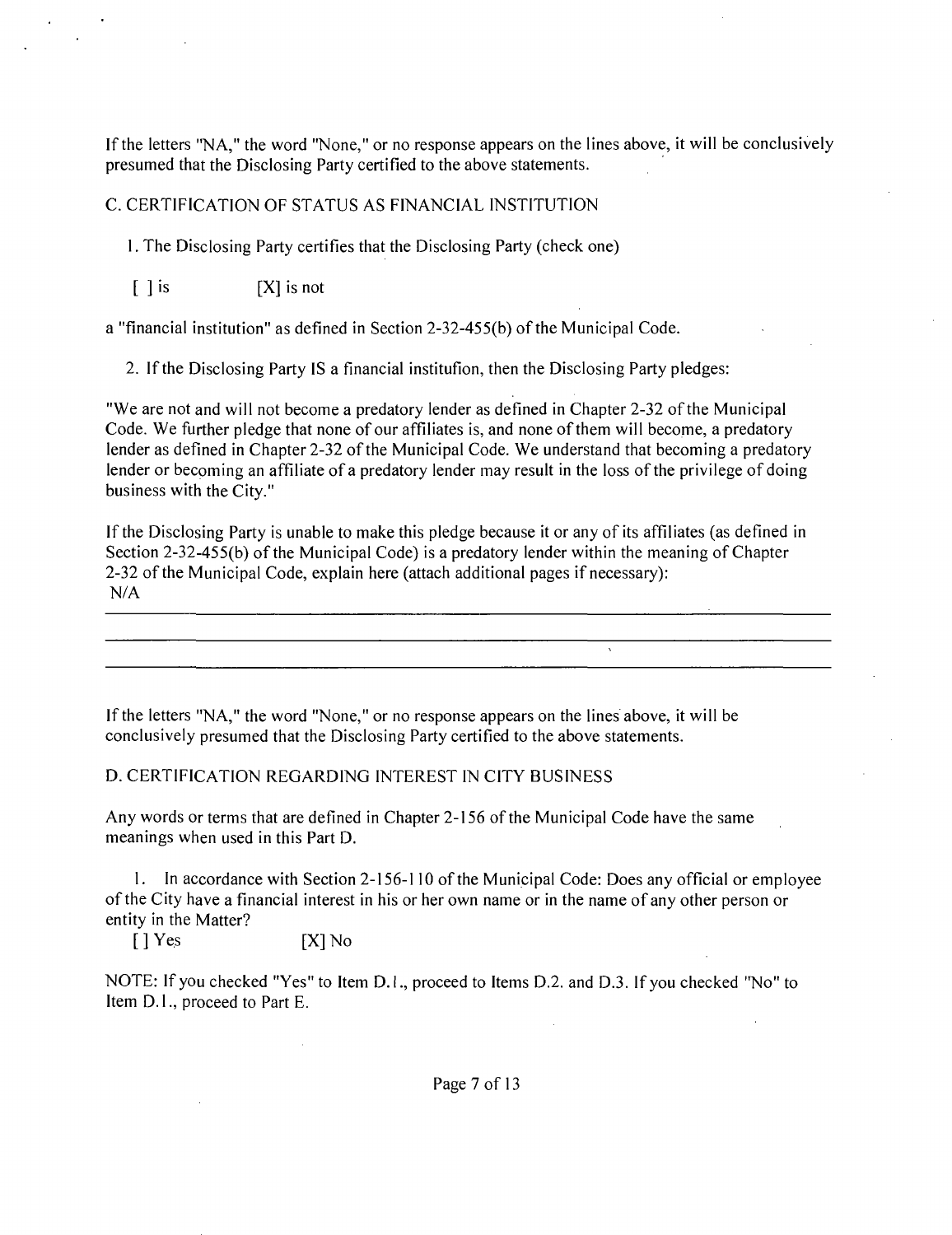2. Unless sold pursuant to a process of competitive bidding, or otherwise permitted, no City elected official or employee shall have a financial interest in his or her own name or in the name of any other person or entity in the purchase of any property that (i) belongs to the City, or (ii) is sold for taxes or assessments, or (iii) is sold by virtue of iegal process at the suit of the City (collectively, "City Property Sale"). Compensation for property taken pursuant to the City's eminent domain power does not constitute a financial interest within the meaning of this Part D.

Does the Matter involve a City Property Sale?

 $[ ]$  Yes  $[ X ]$  No

3. If you checked "Yes" to Item D. 1., provide the names and business addresses of the City officials or employees having such interest and identify the nature of such interest:

Name Business Address Nature of Interest

4. The Disclosing Party further certifies that no prohibited financial interest in the Matter will be acquired by any City official or employee.

## E. CERTIFICATION REGARDING SLAVERY ERA BUSINESS

Please check either 1, or 2, below. If the Disclosing Party checks 2, the Disclosing Party must disclose below or in an attachment to this EDS all information required by paragraph 2. Failure to comply with these disclosure requirements may make any contract entered into with the City in connection with the Matter voidable by the City

 $X_1$ . The Disclosing Party verifies that the Disclosing Party has searched any and all records of the Disclosing Party and any and all predecessor entities regarding records of investments or profits from slavery, or slaveholder insurance policies during the slavery era (including insurance policies issued to slaveholders that provided coverage for damage to or injury or death of their slaves), and the Disclosing Party has found no such records.

2. The Disclosing Party verifies that, as a result of conducting the search in step 1 above, the Disclosing Party has found records of investments or profits from slavery or slaveholder insurance policies. The Disclosing Party verifies that the following constitutes full disclosure of all such records, including the names of any and all slaves or slaveholders described in those records: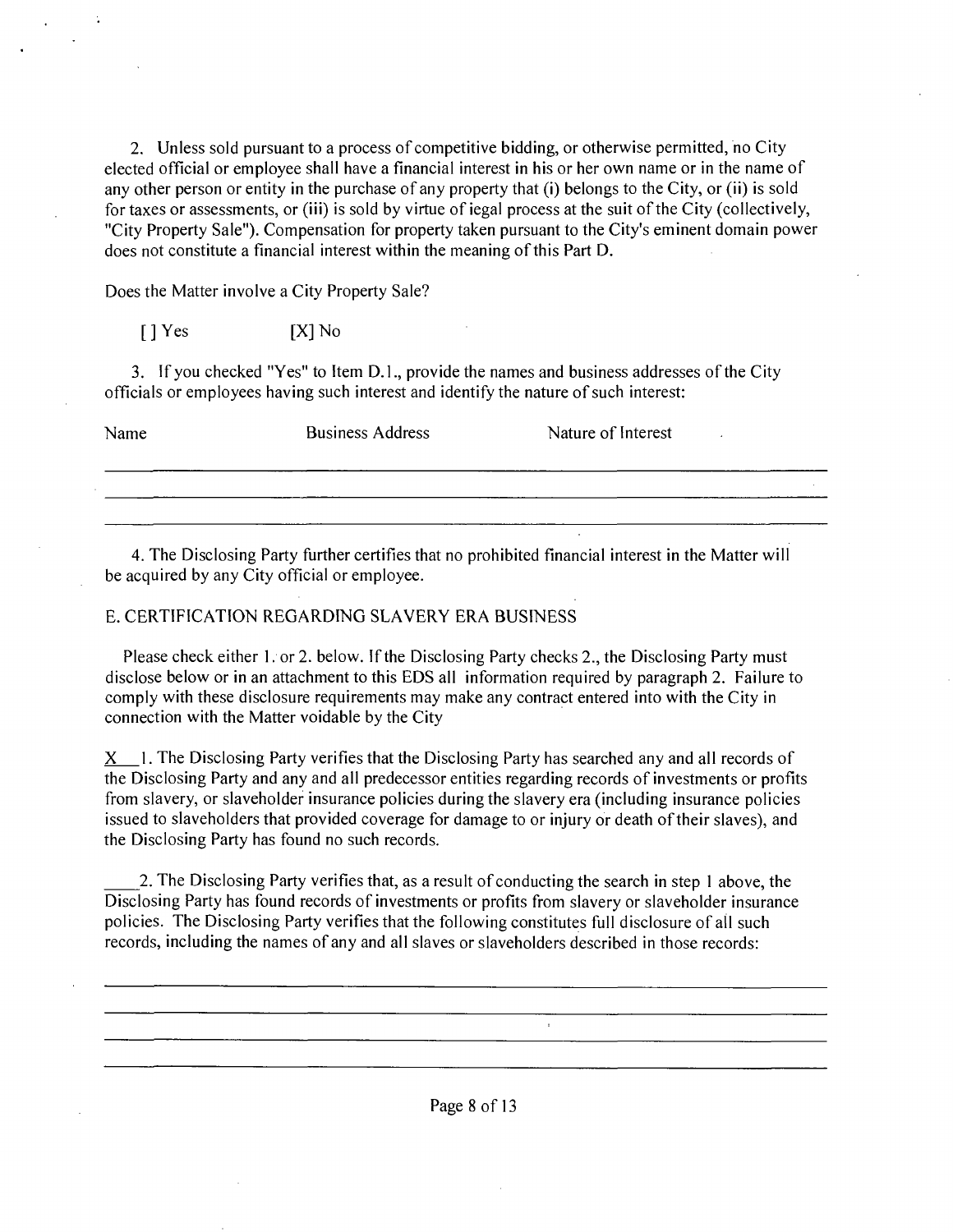## **SECTION VI - - CERTIFICATIONS FOR FEDERALLY FUNDED MATTERS**

NOTE: If the Matter is federally funded, complete this Section VI. If the Matter is not federally funded, proceed to Section VII. For purposes of this Section VI, tax credits allocated by the City and proceeds of debt obligations of the City are not federal funding.

## A. CERTIFICATION REGARDING LOBBYING

1. List below the names of all persons or entities registered under the federal Lobbying Disclosure Act of 1995 who have made lobbying contacts on behalf of the Disclosing Party with respect to the Matter: (Add sheets if necessary):

(If no explanation appears or begins on the lines above, or if the letters "NA" or if the word "None" appear, it will be conclusively presumed that the Disclosing Party means that NO persons or entities registered under the Lobbying Disclosure Act of 1995 have made lobbying contacts on behalf of the Disclosing Party with respect to the Matter.)

2. The Disclosing Party has not spent and will not expend any federally appropriated funds to pay any person or entity listed in Paragraph A.l . above for his or her lobbying activities or to pay any person or entity to influence or attempt to influence an officer or employee of any agency, as defined by applicable federal law, a member of Congress, an officer or employee of Congress, or an employee of a member of Congress, in connection with the award of any federally funded contract, making any federally funded grant or loan, entering into any cooperative agreement, or to extend, continue, renew, amend, or modify any federally funded contract, grant, loan, or cooperative agreement.

3. The Disclosing Party will submit an updated certificafion at the end of each calendar quarter in which there occurs any event that materially affects the accuracy of the statements and information set forth in paragraphs A.1. and A.2. above.

4. The Disclosing Party certifies that either: (i) it is not an organization described in section  $501(c)(4)$  of the Internal Revenue Code of 1986; or (ii) it is an organization described in section  $501(c)(4)$  of the Internal Revenue Code of 1986 but has not engaged and will not engage in "Lobbying" Activities".

5. Ifthe Disclosing Party is the Applicant, the Disclosing Party must obtain certifications equal in form and substance to paragraphs A.l . through A.4. above from all subcontractors before it awards any subcontract and the Disclosing Party must maintain all such subcontractors' certifications for the duration of the Matter and must make such certifications promptly available to the City upon request.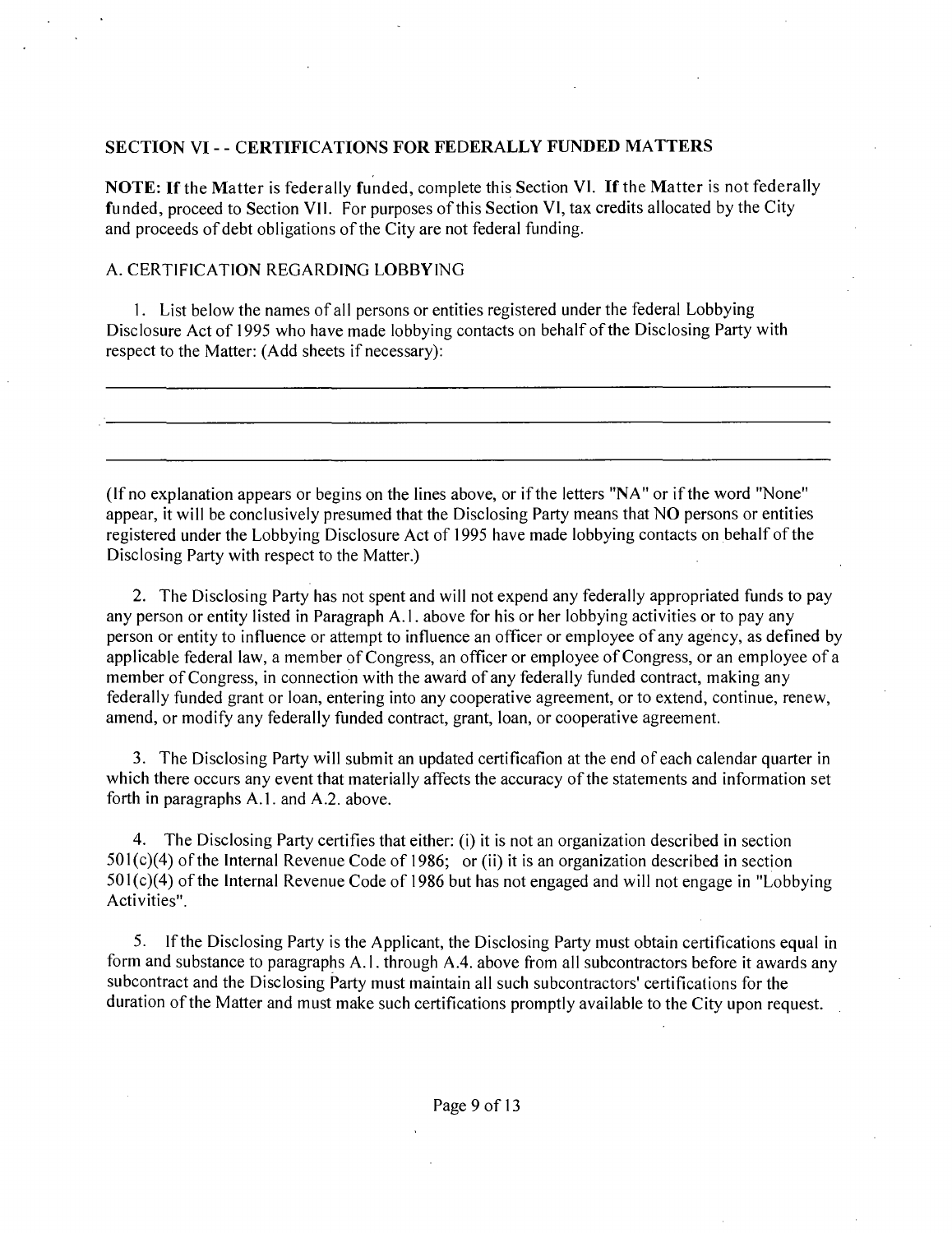#### B. CERTIFICATION REGARDING EQUAL EMPLOYMENT OPPORTUNITY

If the Matter is federally funded, federal regulations require the Applicant and all proposed subcontractors to submit the following information with their bids or in writing at the outset of negotiations.

Is the Disclosing Party the Applicant?

 $[$   $]$   $Y$ es  $[$   $]$   $N$ o

If "Yes," answer the three questions below:

1. Have you developed and do you have on file affirmative action programs pursuant to applicable federal regulations? (See 41 CFR Part 60-2.)

 $[ ]$  Yes  $[ ]$  No

2. Have you filed with the Joint Reporting Committee, the Director of the Office of Federal Contract Compliance Programs, or the Equal Einployment Opportunity Commission all reports due under the applicable filing requirements?

[ ] Yes [ ] No

3. Have you participated in any previous contracts or subcontracts subject to the equal opportunity clause?

 $[ ]$  Yes  $[ ]$  No

If you checked "No" to question I. or 2. above, please provide an explanation:

## **SECTION VII - - ACKNOWLEDGMENTS, CONTRACT INCORPORATION, COMPLIANCE, PENALTIES, DISCLOSURE**

The Disclosing Party understands and agrees that:

A. The certifications, disclosures, and acknowledgments contained in this EDS will become part of any Contract or other agreement between the Applicant and the City in connection with the Matte, whether Procurement, City assistance, or other City action, and are material inducements to the City's execution of any contract or taking other action with respect to the Matter. The Disclosing Party understands that it must comply with all statutes, ordinances, and regulations on which this EDS is based.

B. The City's Governmental Ethics and Campaign Financing Ordinances, Chapters 2-156 and 2-164 of the Municipal Code, impose certain duties and obligations on persons or entities seeking City contracts, work, business, or transactions. The full text of these ordinances and a training program is available on line at www.cityofchicago.org/Ethics, and may also be obtained from the City's Board of Ethics, 740 N.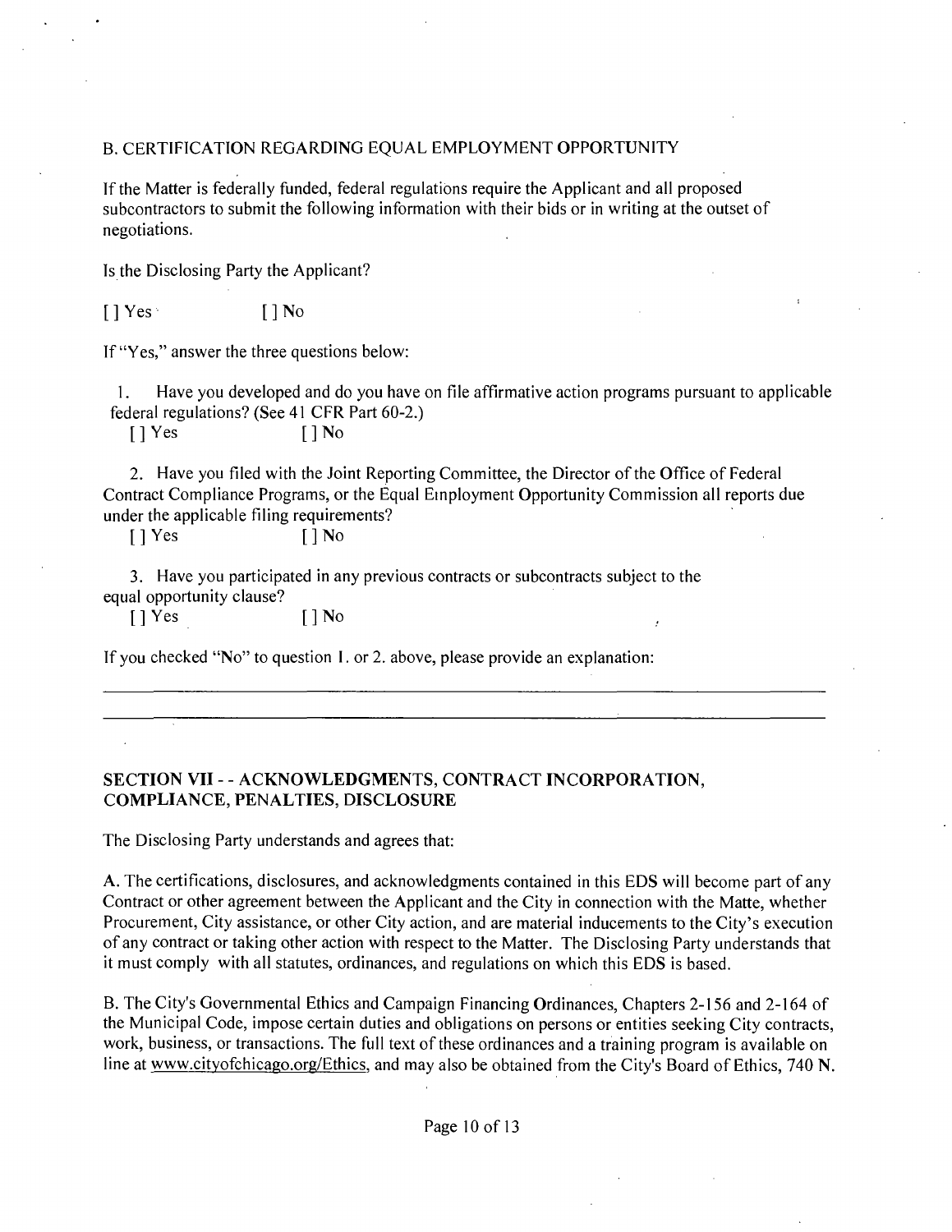Sedgwick St., Suite 500, Chicago, IL 60610, (312) 744-9660. The Disclosing Party must comply fully with the applicable ordinances.

C. If the City determines that any information provided in this EDS is false, incomplete or inaccurate, any contract or other agreement in connection with which it is submitted may be rescinded or be void or voidable, and the City may pursue any remedies under the contract or agreement (if not rescinded or void), at law, or in equity, including terminating the Disclosing Party's participation in the Matter and/or declining to allow the Disclosing Party lo participate in other transactions with the City. Remedies at law for a false statement of material fact may include incarceration and an award to the City of treble damages.

D. It is the City's policy to make this document available to the public on its Internet site and/or upon request. Some or all of the information provided on this EDS and any attachments to this EDS may be made available to the public on the Internet, in response to a Freedom of Information Act request, or otherwise. By completing and signing this EDS, the Disclosing Party waives and releases any possible rights or claims which it may have against the City in connection with the public release of information contained in this EDS and also authorizes the City to verify the accuracy of any information submitted in this EDS.

E. The information provided in this EDS must be kept current. In the event of changes, the Disclosing Party must supplement this EDS up to the time the City takes action on the Matter. If the Matter is a contract being handled by the City's Department of Procurement Services, the Disclosing Party must update this EDS as the contract requires. NOTE: With respect to Matters subject to Article I of Chapter 1-23 of the Municipal Code (imposing PERMANENT INELIGIBILITY for certain specified Offenses), the information provided herein regarding eligibility must be kept current for a longer period. As required by Chapter 1-23 and Section 2-154-020 of the Municipal Code.

The Disclosing Party represents and warrants that:

F. l. The Disclosing Party is not delinquent in the payment of any tax administered by the Illinois Department of Revenue, nor are the Disclosing Party or its Affiliated Entities delinquent in paying any fine, fee, tax or other charge owed to the City. This includes, but is not limited to, all water charges, sewer charges, license fees, parking tickets, property taxes or sales taxes.

F.2. ' Ifthe Disclosing Party isithe Applicant, the Disclosing Party and its Affiliated Entifies will not use, nor permit their subcontractors to use, any facility listed by the U.S. E.P.A. on the federal Excluded Parties List System ("EPLS") maintained by the U.S. General Services Administration.

F.3. Ifthe Disclosing Party is the Applicant, the Disclosing Party will obtain from any contractors/subcontractors hired or to be hired in connection with the Matter certifications equal in form and substance to those in F.l. and F.2. above and will not, without the prior written consent of the City, use any such contractor/subcontractor that does not provide such certifications or that the Disclosing Party has reason to believe has not provided or cannot provide truthful certifications.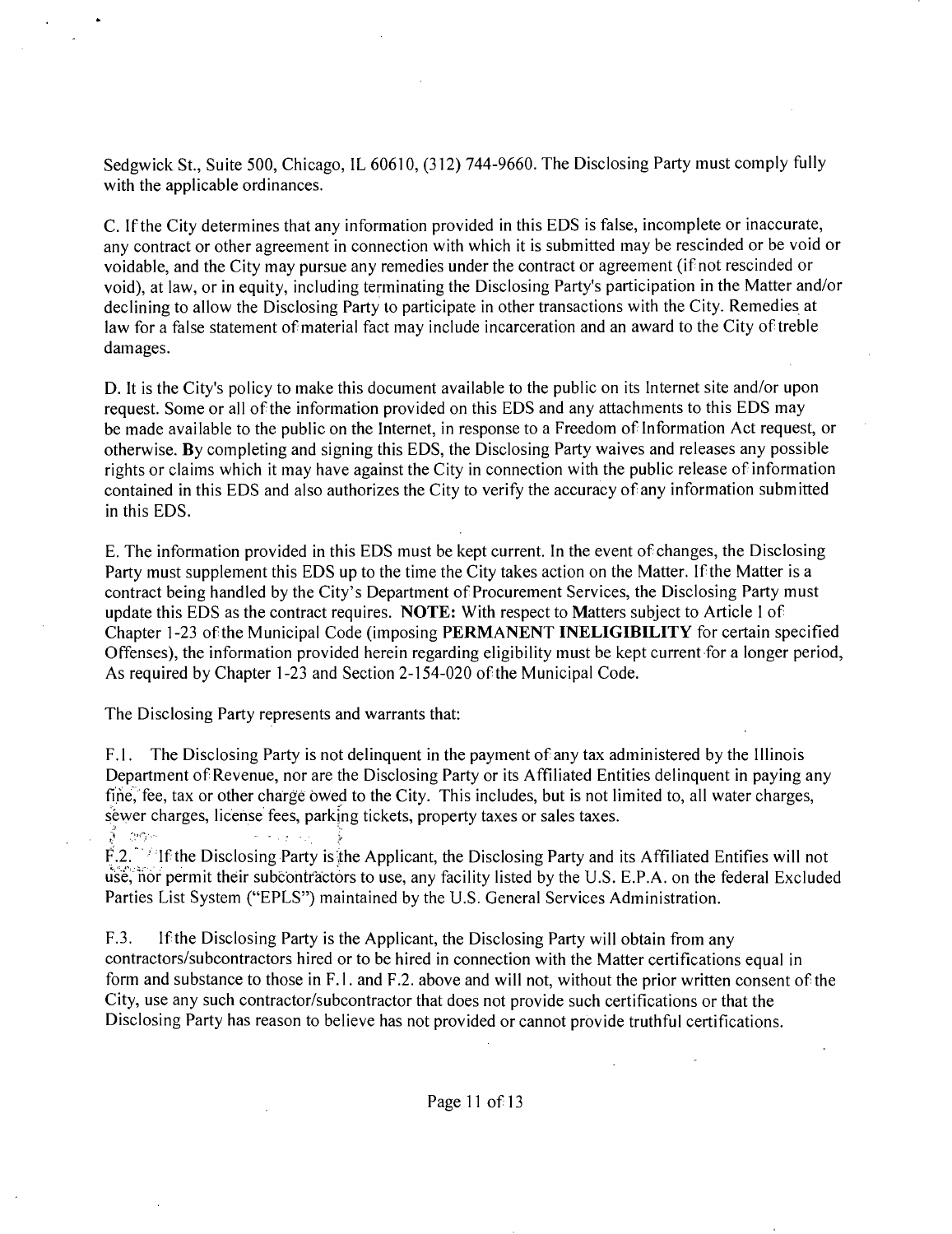NOTE: If the Disclosing Party cannot certify as to any of the items in F.1., F.2. or F.3. above, an explanatory statement must be attached lo this EDS.

## **CERTIFICATION**

Under penalty of perjury, the person signing below: (1) warrants that he/she is authorized to execute this EDS and Appendix A (if applicable) on behalf of the Disclosing Party, and (2) warrants that all certifications and statements contained in this EDS and Appendix A (if applicable) are true, accurate and complete as of the date furnished to the City.

Martin Chen

(Print or type name of Disclosing Party)

By:\_ (Sign here)

Martin Chen

(Print or type name of person signing)

 $Application - Owner$ 

(Print or type title of person signing)

 $z_{\nu}$ Signed and sworn to before me on (date)  $\frac{11}{26}$ at  $\mathcal{C}$   $\mathcal{N}$   $q_0$  County,  $\mathcal{L}$   $\mathcal{L}$  (state). Notary Public. >//3・プリン Commission expires:

| OFFICIAL SEAL                          |
|----------------------------------------|
| AMY L Mul                              |
| 2<br>NOTARY PUBLIC - STATE OF 'LLINOIS |
| MY COMMISSION EXPIRED 02/13/13         |
| ๛๛๛๛                                   |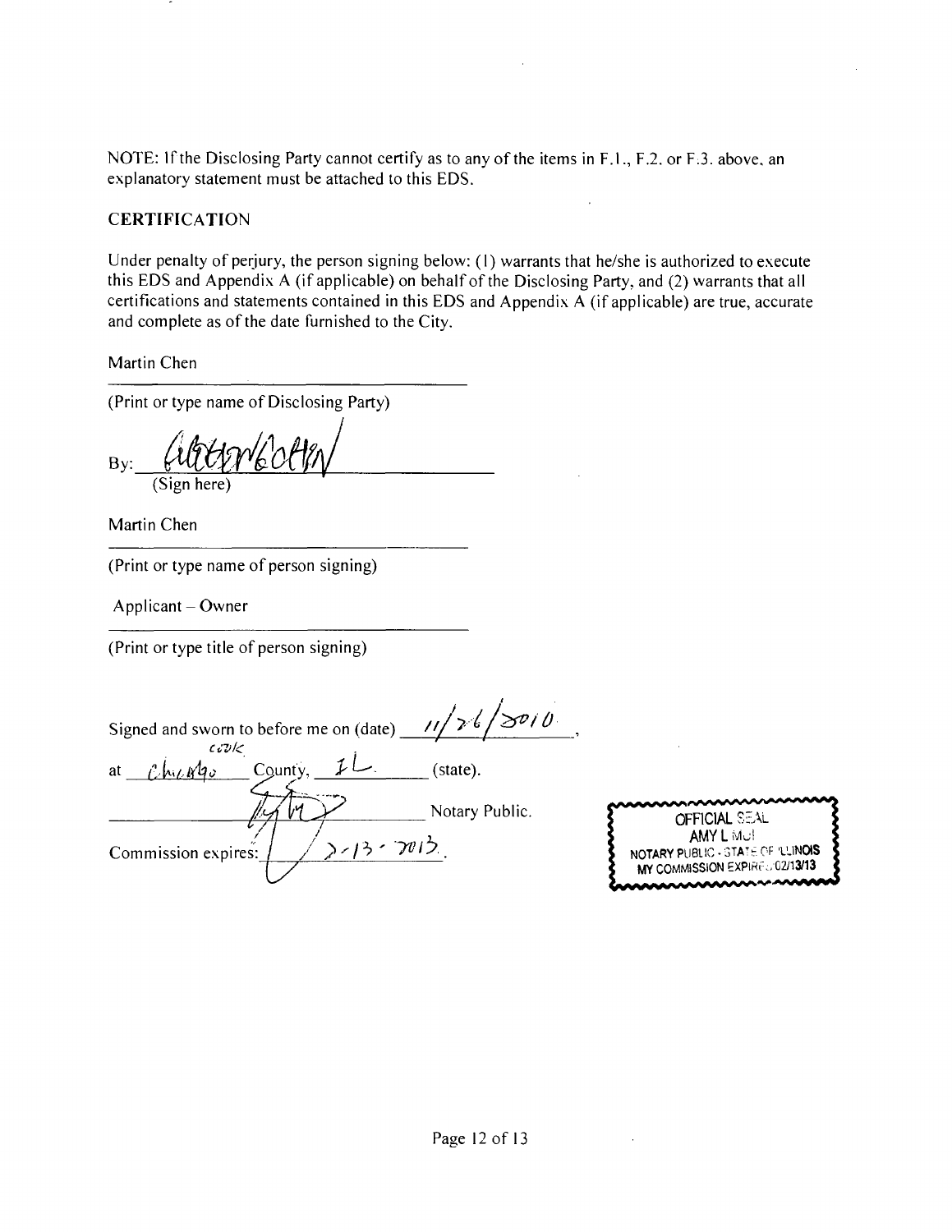#### **CITY OF CHICAGO ECEONOMIC DISCLOSURE STATEMENT AND AFFIDAVIT APPENDIX A**

#### **FAMILIAL RELATIONSHPS WITH ELETED CITY OFFICIALS AND DEPARTMENT HEADS**

#### **This Appendix is to be completed only by (a) the Applicant, and (b) any legal entity which has a direct ownership interest in the Applicant exceeding 7.5 percent. It is not to be completed by any legal entity which has only an indirect ownership interest in the Applicant.**

Under Municipal Code Section 2-154-015, the Disclosing Party must disclose v/hether such Disclosing Party or any "Applicable Party" or any Spouse or Domestic Partner thereof currently has a "familial relationship" with any elected city official or department head. A "familial relationship" exists if, as of the date this EDS is signed, the Disclosing Party or any "Applicable Party" or any Spouse or Domestic Partner thereof is related to the mayor, any alderman, the cily clerk, the city treasurer or any city department head as spouse or domestic partner or as any of the following, whether by blood or adoption: parent, child, brother or sister, aunt or uncle, niece or nephew, grandparent, grandchild, father-in-law, mother-in-law, son-in-law, daughter-in-law, stepfather or stepmother, stepson or stepdaughter, stepbrother or stepsister or half-brother or half-sister.

"Applicable Party" means (1) all executive officers ofthe Disclosing Party listed in Section II.B.l .a., if the Disclosing Party is a corporation; all partners of the Disclosing Party, ifthe Disclosing Party is a general partnership; all general partners and limited partners of the Disclosing Party, if the Disclosing Party is a limited partnership; all managers, managing members and members of the Disclosing Party, if the Disclosing Parly is a limited liability company; (2) all principal officers of the Disclosing Party; and (3) any person having more than a 7.5 percent ownership interest in the Disclosing Party. "Principal officers" means the president, chief operating officer, executive director, chief financial officer, treasurer or secretary of a legal entity or any person exercising similar authority.

Does the Disclosing Party or any "Applicable Party" or any Spouse or Domestic Partner thereof currently have a "familial relationship" with an elected city official or department head?

 $[ ] Yes$   $[x] No$ 

If yes, please identify below (1) the name and title of such person, (2) the name of the legal entity to which such person is connected; (3) the name and title of the elected city official or department head to whom such person has a familial relationship, and (4) the precise nature of such familial relationship.